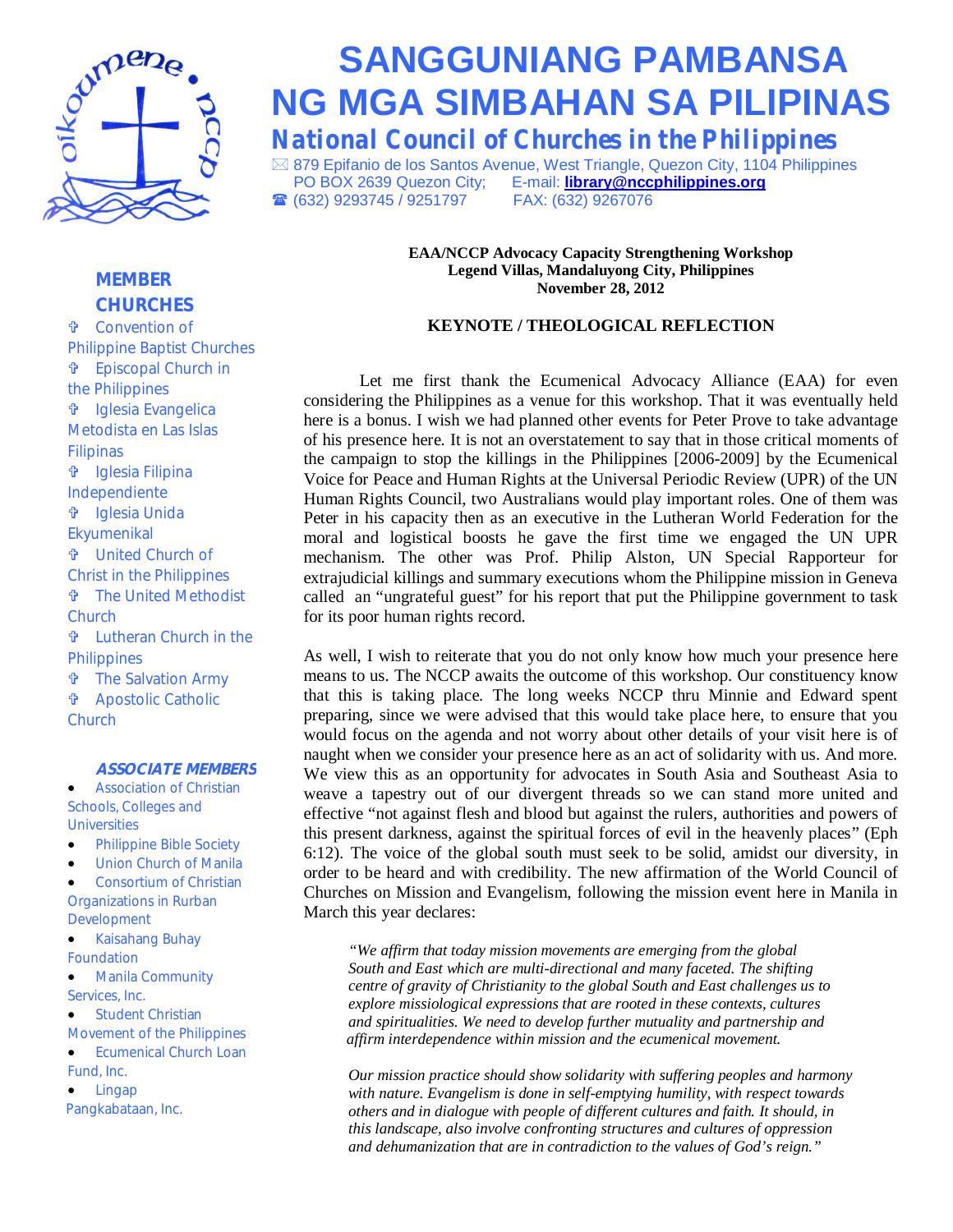Having quoted what seems like an epistle addressed to the churches in Asia, I hasten to add that today's subheading in this workshop is "Moving Forward". Allow me then to share with you some of the biblical imperatives that shape NCCP's work in a broken world.

#### *A. "I am the bread of life"*

In the town where I was born and grew up, among the valleys of the Cordillera mountain range far up north from here, we harvest rice once a year. For as long as the rice supply of a year's harvest lasted, we pounded rice during the week-ends sufficient for the following week's supply. Others did it on a daily basis. For the remaining part of the year, rice supply came from the neighbouring town which grew more rice than my town. There were two rice mills but rarely would people patronize these. Those who did were preparing for a community feast such as a wedding or when death occurs and more rice is needed than usual. The grains were much larger, tastier and more nutritious. Until the so-called commercial variety came along, that was the best rice I ever had. That variety is gone. Asia is abundant providentially. We were self-sufficient in fact and our spirituality told us that such sufficiency and providence came from a far more superior maker. This perspective may sound sentimental. But, there is something here that we need to reclaim. What is at issue also is that when big business began to tamper with the natural order of things in the name of technological advance, it was James 4.1-3 again and again and it was never the same again. How are the majority of the people in Asia appreciating Jesus as the bread of life? Will they even believe this deprived as they are? This is a theological question that we need to ask again and again in the face of unjust structures and oppressive powers. Would that the care of souls also mean the care of bodies. How can the network of EAA radiate the common witness of Jesus as the bread of life? Can EAA and its allies create the space for farmers to come together and share their stories? We are faced with principalities and powers who have all the time and the resources to plot out their strategies to sustain the oppression. Can the churches and the EAA be mechanisms for this marginalized group to also plot out their strategies together amidst the forces that negate such? We also found instructive the regular conduct of churchpeasant dialogues. For one, it keeps the churchpeople's theological footing squarely on the ground. Then it provides a solid opportunity for church people to exercise the pastoral responsibility of listening intently to people who are hurting providing thereby the motivation for appropriate response.

#### *B. "Feed them!"*

Most often, I ask myself the questions what can we do among so many or where can we acquire food to feed these? It could be mind-boggling when I receive letters from rural areas in the Philippines - and that refers to farmers - who request for assistance because the land they occupy and their source of food and therefor their life will be converted into something else, or that the whole area is a potential for mining or that they have been forcibly evacuated because the military was sent there in the name of the war against terror or in the name of the state's antiinsurgency campaign. It does not help that we also recall stories in Scripture about people being turned away, of the inhospitality that Mary and Joseph experienced, of people passing by or of people standing by. How can Christian hospitality pervade in a situation where its own language is being slowly subsumed in the language of business, of control and of domination? And what of sharing? One day in an agricultural community, a boy approached me and said please keep on visiting us. I asked him why he said that. He said, "when we do not have visitors, my father would not prepare chicken for a meal. We would eat to survive and for the energy to work on the ricefields. When visitors come it is a feast in our house." On one hand I wanted to honor the boy's invitation. On the other hand, I was very disturbed. Can the church reclaim this value as

> *"that all may be one" (John 17:21)*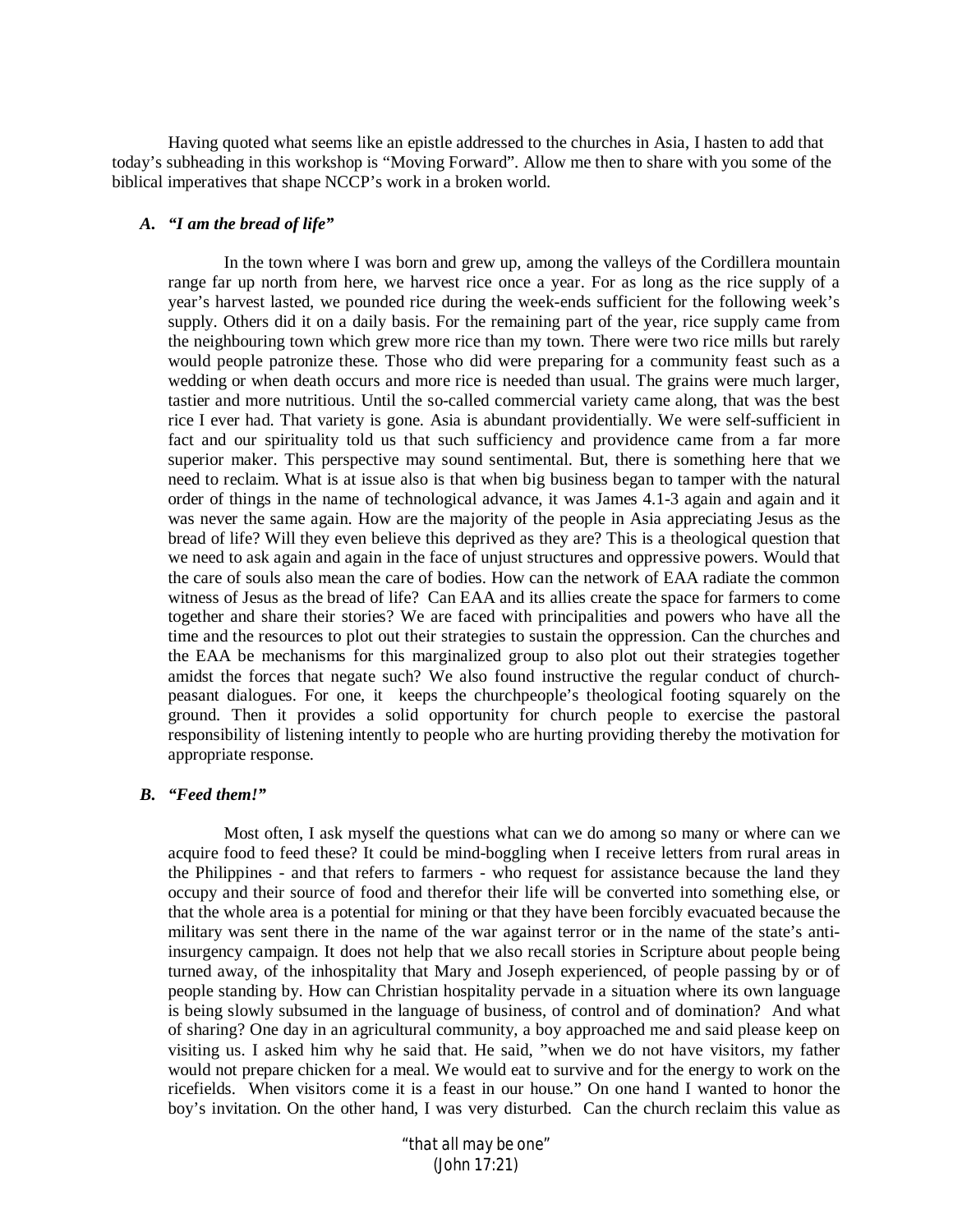affirmed in the practice of the early church recorded in Acts? Hospitality and sharing are what make us Christian rather than obligations or impositions of our being Christian. The command to "feed them" is directed towards the churches to look into their resources and the nature of their partnerships so that these are accessible and in the service of those in need not only as an act of charity but also as an act of self-emptying for complete solidarity or communion if you may. This also calls for the churches to take a second look at the nature of their partnerships with those who wield power and be more prophetic. This is easier said than done. But, it is not impossible. Roman Catholics and Protestants in this country are not very discordant in calling for genuine agrarian reform in this country. That is almost an impossible task considering that our lawmakers are themselves the landlords. But, the constant beckoning of farmers also provides the impetus. In this sense is it also a struggle and in our context a long protracted one. To be sure there are success stories of farmers finally taking control of the land they till. So it is not impossible. Certainly, it is a serious and continuing theological question that those who produce food are themselves deliberately deprived of food and strangers in their own land. Perhaps, when Jesus was writing on the ground while confronted by the violence done to a woman, was it not possible that he was also trying to sharpen his social analysis to go beyond the often easy and convenient stop-gap measures? Some body is denying someone the food and the land. The church with all its moral and ethical standards can easily identify who and should unmask that somebody. Can churches identify capitalism as a factor of human misery and to courageously stand by that act of identification?

## *C. "He who wants to be great must be your servant"*

Today, a priest is marching with some 120 farmers on a 350- kilometre stretch on the way to the national capital region to insist on the integrity of land and demand a stop to destructive land conversion of agricultural lands. From our perspective in the National Council of Churches in the Philippines, addressing the issue of power in relation to the continuing suffering of the majority stems from our understanding and appreciation of Jesus' words, "he who wants to be great must first be your servant." We can thus more fully internalize that in the struggle for human dignity and the preservation of civil liberties, we have to drink of the cup. How far have churches in Asia been bold enough to drink more fully of that cup? We hold no illusion that it is easy faced as we are by the viciousness and impunity of a system that determines who will die and the manner of their death, who will determine who will disappear and whether they will ever surface again. The extrajudicial killings, the enforced disappearances, the militarization of the countrysides and the subtle repression of principled dissent in this country as in many countries in Asia generate a climate of fear. And indeed, it has its numbing effects. There is every reason to be very afraid and fearful. But it is precisely why we must fear in order that we will overcome fear. The church has its faith reserves and the undying faith of those who suffer in hope of the ultimate triumph of peace and justice to build on. It is not suffering for suffering's sake. It is an eschatological vision that has been made available in the present. Taking the brunt of the brazen impunity are farmers, workers, students, indigenous people, and church people. But we need to engage because even in our silence the impunity goes on.

I offer to you the engagement of the NCCP in various national and international mechanisms on human rights such as the UPR of the UNHRC. We have documented this in a book "Let the stones cry out". We have seen how it worked beyond our expectations. But, we know that this is not the sole means. We have the Philippine Ecumenical Peace Platform which brings together the three largest Christian aggrupations in this country – the Philippine Council of Evangelical Churches, the Catholic Bishops Conference of the Philippines and the NCCP and some other smaller ecumenical formations to push for the peace process in this country. In doing so, the contending parties will resolve the roots of this war in our country. This too is not the sole

> *"that all may be one" (John 17:21)*